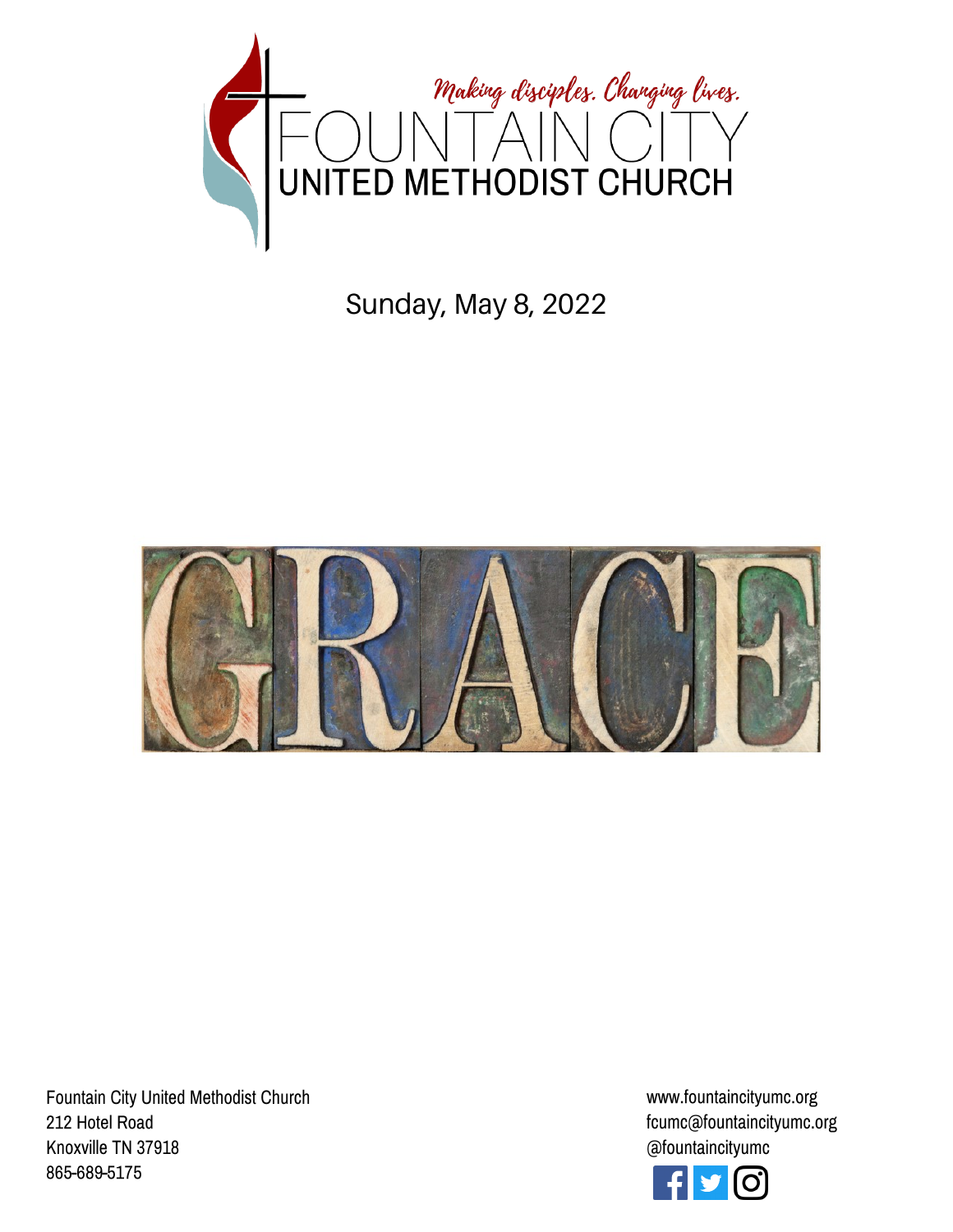May 8, 2022 Traditional Worship 8:30am Sanctuary Fourth Sunday of Easter 11:00am Sanctuary & Livestream

# WELCOME, ANNOUNCEMENTS & PRAYER Don Dare; Bob Hillhouse

11:00am CHILDREN DISMISS TO FOUNTAINKIDS BIBLE EXPERIENCE *Children (K-5th) may exit during the Offering in Music to Rm 212. If this is your first visit, please accompany your child for check-in.*

OFFERING IN MUSIC

| †HYMN                                                                                                                                                       | "I Stand Amazed"                                                                                                                                                                                        | <b>UMH 371</b>                   |
|-------------------------------------------------------------------------------------------------------------------------------------------------------------|---------------------------------------------------------------------------------------------------------------------------------------------------------------------------------------------------------|----------------------------------|
| †AFFIRMATION OF FAITH<br><b>†GLORIA PATRI</b>                                                                                                               | "Nicene Creed"                                                                                                                                                                                          | <b>UMH 880</b><br><b>UMH70</b>   |
| <b>OFFERTORY</b><br>†DOXOLOGY                                                                                                                               | "Bread of the World"                                                                                                                                                                                    | Emma Lou Diemer<br><b>UMH 94</b> |
| <b>ACTS OF THE APOSTLES</b><br>LEADER: The Scripture of God for us the People of God.<br>ALL:<br>Thanks be to God!                                          | Acts 9:36-43                                                                                                                                                                                            | Susan Todd; William Hunley       |
| 8:30am SPECIAL MUSIC                                                                                                                                        | "In Christ Alone"<br>Kathryn Paden & Leslie Hill, duet                                                                                                                                                  | Getty/Townsend/arr. Larson       |
| 11:00am ANTHEM                                                                                                                                              | "The Majesty and Glory of Your Name"<br>Chancel Choir                                                                                                                                                   | Tom Fettke                       |
| <b>†GOSPEL LESSON</b><br>John 10:22-30<br>Rev. Chase Crickenberger<br>PASTOR: The is the Gospel of Jesus Christ,<br>Let us rejoice and give thanks!<br>ALL: |                                                                                                                                                                                                         |                                  |
| <b>SERMON</b>                                                                                                                                               | "Grace: Justifying"                                                                                                                                                                                     | Rev. Crickenberger               |
| <b>INVITATION TO HOLY COMMUNION</b><br><b>CONFESSION AND PARDON</b><br>THE GREAT THANKSGIVING<br>SERVING THE BREAD AND CUP                                  | If you would like to receive the communion elements where you are seated, please notify an usher.<br>Gluten-free communion elements are available at a separate station to prevent cross-contamination. | <b>UMH12</b>                     |
| †HYMN                                                                                                                                                       | "Savior, Like A Shepherd Lead Us"                                                                                                                                                                       | <b>UMH 381</b>                   |
| <b>†BENEDICTION</b><br>†11:00am CHORAL BENEDICTION RESPONSE                                                                                                 |                                                                                                                                                                                                         | Rev. Crickenberger               |
| <b>†POSTLUDE</b><br>†Please rise in body or in spirit                                                                                                       | "We Walk by Faith"                                                                                                                                                                                      | Marty Haugen                     |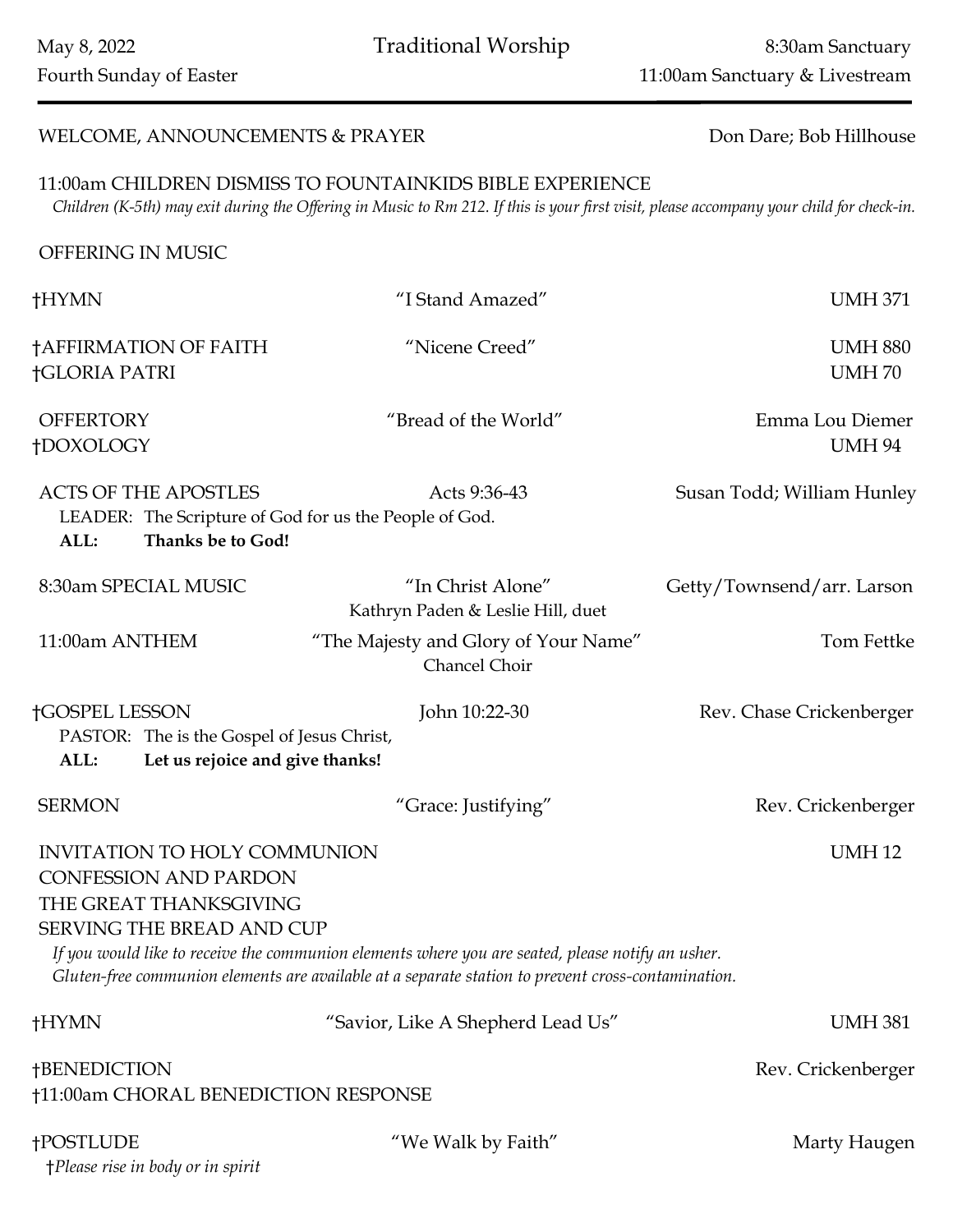#### TRADITIONAL WORSHIP PARTICIPANTS

Associate Pastor: Rev. Chase Crickenberger

Director of Music: Leslie Hill

Organist: Stephanie Wayland

Pianist: Kim Meade

8:30am Lay Speaker: Don Dare

8:30am Lay Reader: Susan Todd

11:00am Lay Speaker: Bob Hillhouse

11:00am Lay Reader: William Hunley

Multimedia: Craig Holtzclaw, David Hueser, Devin Laine, Misty McComas, Stuart Mitchell, Greg Smith



The flowers adorning the chancel are given in celebration of Jean Payne's 90th birthday by Sharon & Charlie Johnson.



May 8, 2022 Contemporary Worship 4th Sunday of Easter 9:45am Gym & Livestream

CALL TO WORSHIP "Diamonds"

WELCOME & ANNOUNCEMENTS

RECEPTION INTO CHURCH MEMBERSHIP Mike Epley

PRAISE & WORSHIP "Graves Into Gardens" "Oceans (Where Feet May Fall)"

#### PRAYER

MESSAGE & SCRIPTURE John 10:22-30

"Grace: Justifying"

HOLY COMMUNION

RESPONSE TO THE WORD "Amazing Grace (My Chains Are Gone)"

**BENEDICTION** 

## JOURNEY WORSHIP PARTICIPANTS

Associate Pastor

Worship Leader

Musicians

Lauren Arp, Michael Bates,

Multimedia

Rev. Chase Crickenberger Mark Seals

Kris Killingsworth, Ed Ripley, Rob Sellers, Dan Wells

Anthony Garren, Craig Grantham, Jeremy Stewart